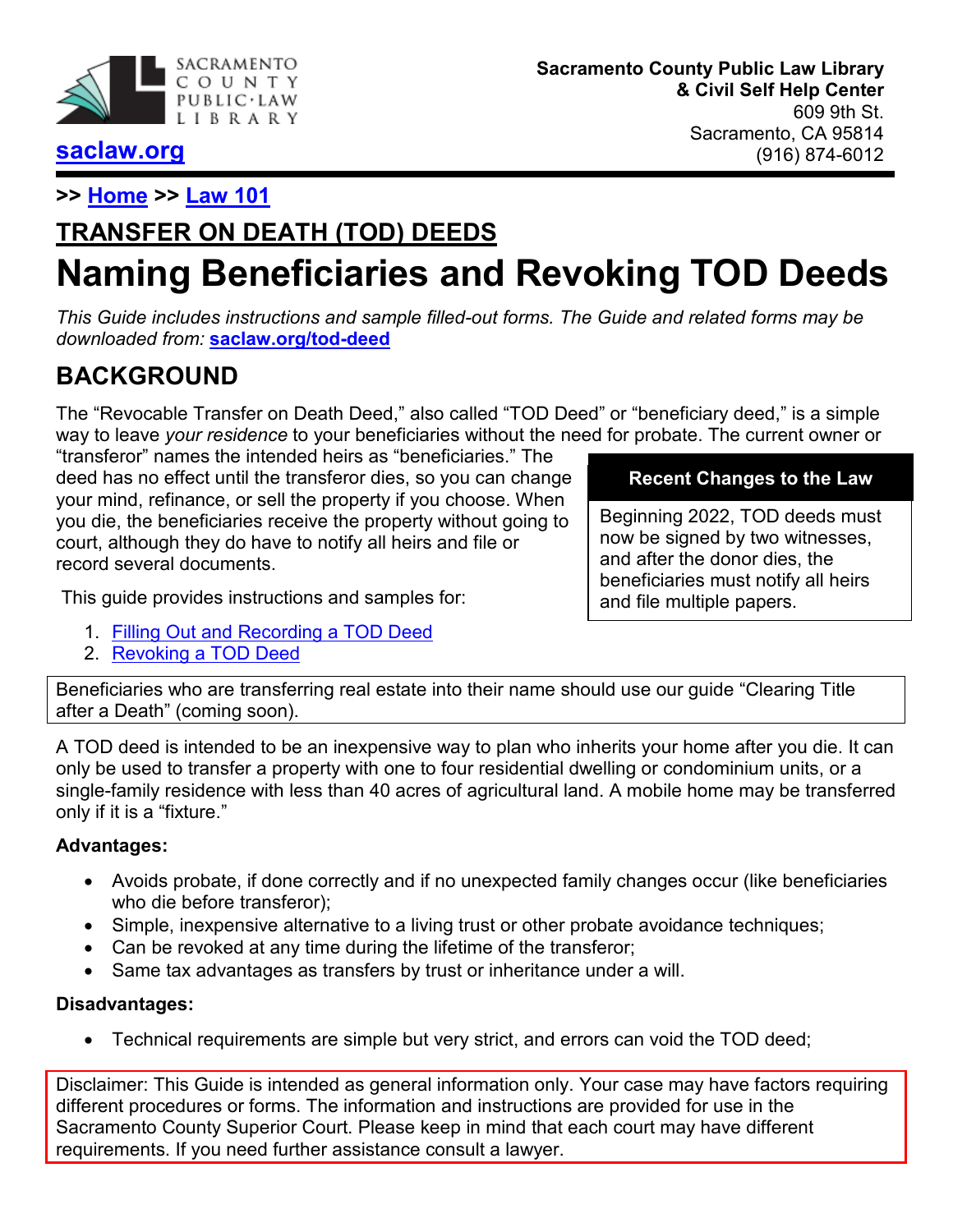- The home is not protected from your debts. If you die with a mortgage or other debt, your beneficiaries may get nothing;
- Title companies may refuse to issue title insurance for three years after your death, blocking sales or refinancing of the property;
- If a beneficiary dies before the transferor, their share won't go to their heirs. Instead, the remaining beneficiaries split it. If no beneficiaries survive, your home will probably need to go through probate;
- After your death, the beneficiaries must take several steps to transfer the property, including notifying any possible heirs, allowing them to challenge the TOD deed.

If you co-own the property as joint tenancy or community property with right of survivorship, the other owner receives your share of the property upon your death. The TOD deed has no effect unless you outlive your co-owner.

If co-owners want to use a TOD deed, they must each sign a separate one.

## <span id="page-1-0"></span>**FILLING OUT AND RECORDING A TOD DEED**

Download a blank ["Revocable Transfer on Death \(TOD\) Deed"](https://saclaw.org/wp-content/uploads/form-TOD-deed.rtf) form from our website at [saclaw.org/wp-content/uploads/form-TOD-deed.rtf.](https://saclaw.org/wp-content/uploads/form-TOD-deed.rtf)

#### **Step 1: Locate the Current Deed for the Property**

You will need information from your current deed (the deed you received when you bought or received the property) in Step 2.

If you do not have a copy of the current deed, you can purchase one from the Recorder's Office. In Sacramento, this costs \$1 per page. You can call the Sacramento office at (916) 874-6334 or visit one of the office locations (see [www.ccr.saccounty.net/](http://www.ccr.saccounty.net/) for addresses and more information).

Make sure you are looking at the deed which gives you ownership of the property. Look for a name like "Grant Deed," "Quitclaim Deed," "Interspousal Deed," "Corporation Deed," or "Transfer Deed." **Ignore any "Deed of Trust."** That is related to the mortgage on your property. It will not have all the information you need.

### **Step 2: Read the "Common Questions" Listed on Page 2 of the TOD Deed**

Before you sign the deed, you are required to read the questions and answers about how the TOD deed works. They are written in small type on page three and four contain important information you need to know prior to filling out the deed, including how to complete it; how to revoke it; its effects on taxes, Medi-Cal eligibility and reimbursement requirements; and more.

Prefer a larger version? Download a [large-print version](https://saclaw.org/wp-content/uploads/common-TOD-questions-large-text.rtf) [of the common questions](https://saclaw.org/wp-content/uploads/common-TOD-questions-large-text.rtf) from our website [\(saclaw.org/common-tod](http://www.saclaw.org/common-tod-questions-large-text/)[questions-large-text/\)](http://www.saclaw.org/common-tod-questions-large-text/)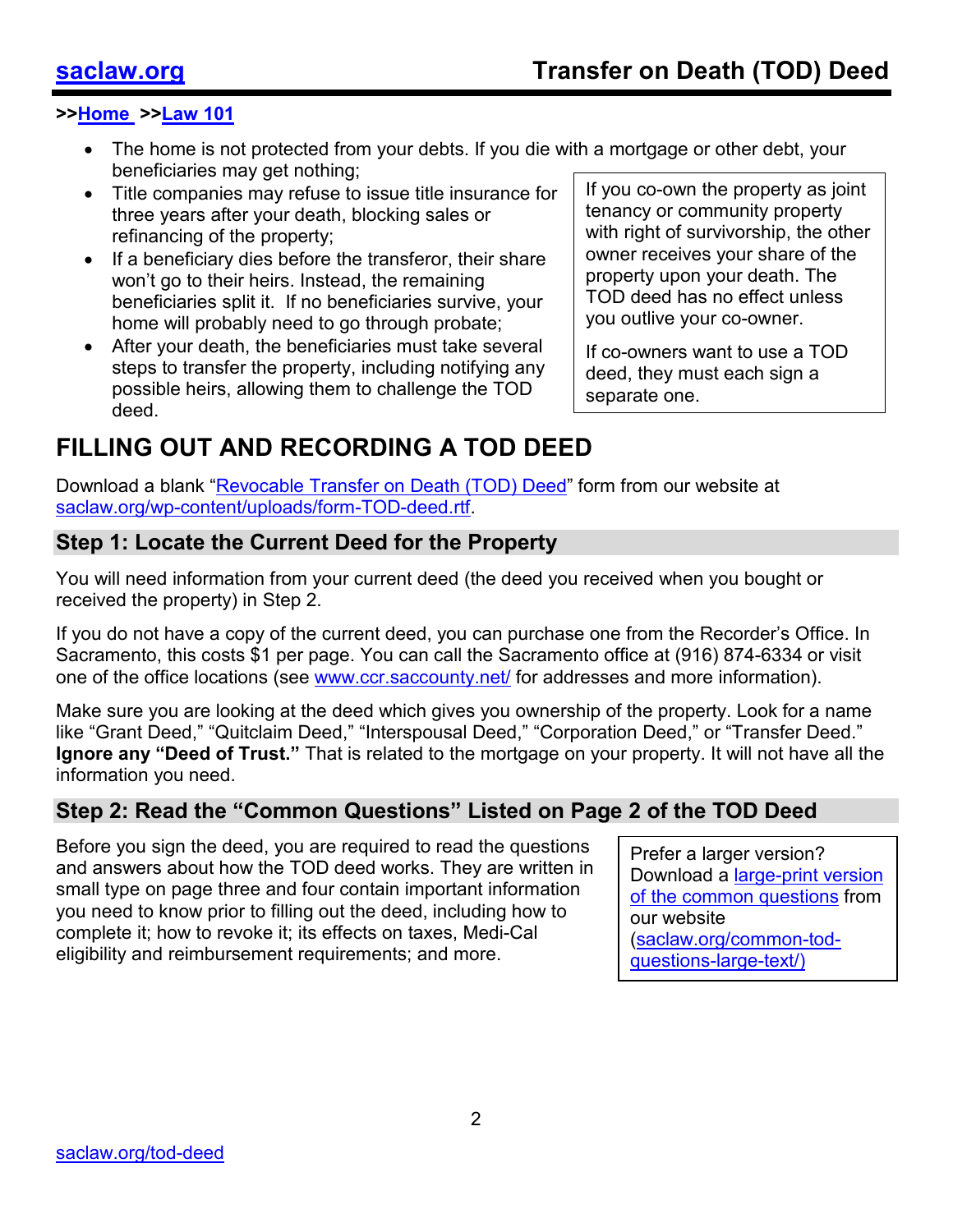## **Step 3: Fill Out the TOD Deed (Do Not Sign)**

The TOD deed can be typed, filled out online then printed, or neatly handwritten in dark blue or black ink.

You will need the following information:

- Assessor's Parcel Number.
- $\checkmark$  Your name as spelled on the current deed.
- $\checkmark$  Names of "beneficiaries" (your intended heirs), and their relationship to you.
- The legal description of the property. This must match the current deed *exactly*. Attach the legal description as an exhibit if it is too long for the page.

A sample completed "Revocable Transfer on Death (TOD) Deed" with more detailed instructions is available at the end of this guide.

### **Step 4: Sign in Front of a Notary; Have Two Witnesses Sign**

You will need to sign the TOD deed in front of a notary. The notary will charge a fee for this service. You can find notaries at many banks, mailing services, and title companies.

Two witnesses need to sign. Their signatures do not need to be notarized. They must either witness you signing, or witness you acknowledging the form. (In other words, you must tell them, in person, what the form is and that you have signed it.)

Beneficiaries do not need to sign the TOD deed, but it is legal for them to be a witness. However, if anyone challenges the TOD deed, the court must presume that the beneficiary/witness tricked or forced you to sign, and must invalidate the deed unless the beneficiary can prove otherwise.

## **Step 5: Record the Deed at the Recorder's Office within 60 Days of Signing It**

### **You must record a TOD deed within 60 days of notarizing it or it becomes invalid.**

Record the TOD deed in the county where the property is located. The Recorder's Office charges a recording fee and additional fees as set by state law. Current Sacramento fees are available at the County Clerk/Recorder's website at [www.ccr.saccounty.net/Pages/Fees.aspx.](http://www.ccr.saccounty.net/Pages/Fees.aspx)

## <span id="page-2-0"></span>**REVOKING A TOD DEED**

You can revoke a TOD deed at any time for any reason. If you sell the property, the deed is automatically revoked. To revoke it without selling it, fill out and record a "Revocation of Revocable Transfer on Death (TOD) Deed."

Download the ["Revocation of Revocable Transfer on Death \(TOD\) Deed"](https://saclaw.org/wp-content/uploads/form-revocation-tod-deed.rtf) form from our website at [saclaw.org/wp-content/uploads/form-revocation-tod-deed.rtf.](https://saclaw.org/wp-content/uploads/form-revocation-tod-deed.rtf)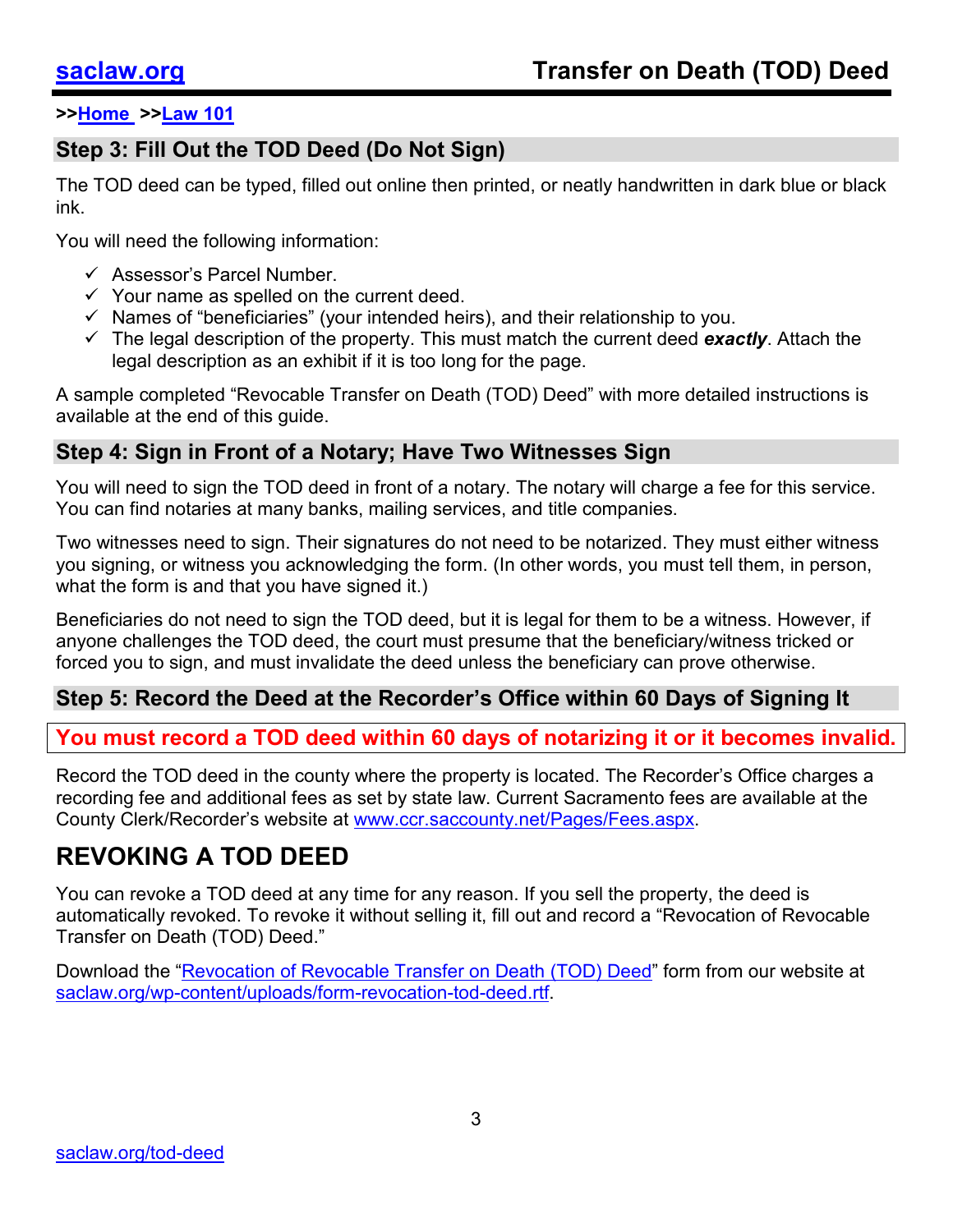#### **Step 1: Locate your TOD Deed for the Property**

You will need information from your TOD deed in Step 2.

If you do not have a copy of your TOD deed, you can purchase one from the Recorder's Office. In Sacramento, this costs \$1 per page. You can contact the Sacramento office at (916) 874-6334 or visit one of the office locations (see [www.ccr.saccounty.net/](http://www.ccr.saccounty.net/) for addresses and more information).

#### **Step 2: Fill Out the TOD Revocation (Do Not Sign)**

The revocation can be typed, filled out online then printed, or neatly handwritten in dark blue or black ink. You will need the following information from the TOD deed:

- $\checkmark$  Assessor's Parcel Number.
- $\checkmark$  The legal description of the property. This must match the TOD deed **exactly**. Attach the legal description as an exhibit if it is too long for the page.
- $\checkmark$  Your name as spelled on the TOD deed.
- $\checkmark$  The date you signed the TOD deed, the date you recorded the TOD deed, and the book/reel and page/image numbers stamped on the upper right of the TOD deed. (If your county uses instrument numbers, you will need that number. Sacramento County does not use instrument numbers).
- $\checkmark$  Names of "beneficiaries" (your intended heirs), and their relationship to you, as written on your TOD deed.

A sample completed "Revocation of Revocable Transfer on Death (TOD) Deed" with more detailed instructions is available at the end of this guide.

### **Step 3: Sign in Front of a Notary**

Sign in front of a notary. The notary will charge a fee for this service. You can find notaries at many banks, mailing services, and title companies.

#### **Step 4: Record the Revocation at the Recorder's Office**

The Recorder's Office charges a recording fee and additional fees as set by state law. Current Sacramento fees are available at the County Clerk/Recorder's website at [www.ccr.saccounty.net/Pages/Fees.aspx.](http://www.ccr.saccounty.net/Pages/Fees.aspx)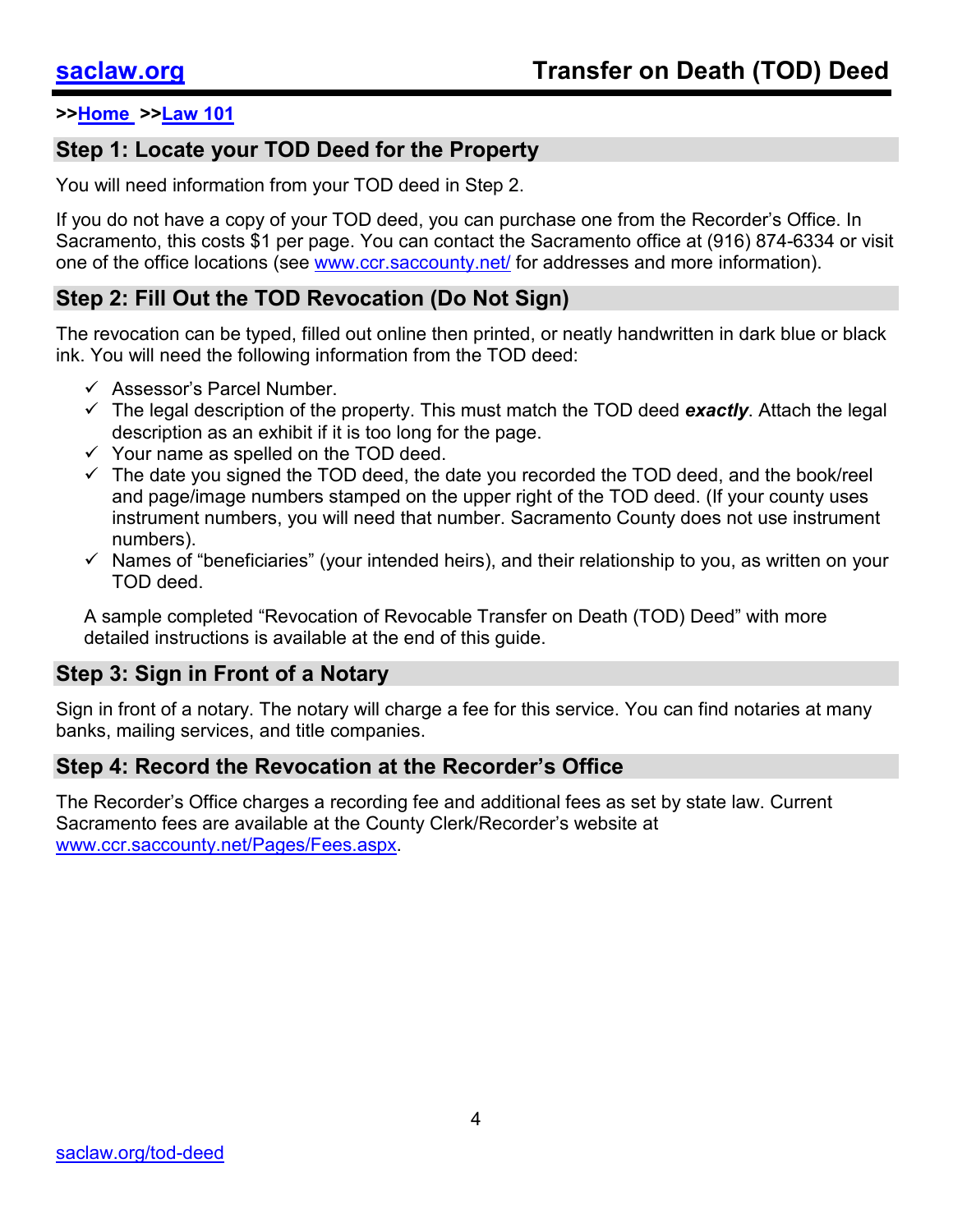## **FOR HELP**

#### *Senior Legal Hotline*

Toll Free: (800) 222-1753; Sacramento County: (916) 551-2140

[www.seniorlegalhotline.org/](http://www.seniorlegalhotline.org/)

Free legal assistance for Sacramento residents age 60 and over on almost any civil issue, including property transfers and deeds.

#### *Capitol Pro Bono*

916-551-2102 Free estate planning assistance for low-income residents.

## **FOR MORE INFORMATION**

#### *On the Web:*

California Advocates for Nursing Home Reform (CANHR) *"Revocable Transfer on Death Deeds ('TOD Deed')"*

#### [www.canhr.org/hepp/tod.html](http://www.canhr.org/hepp/tod.html)

Links several resources discussing advantages and disadvantages of TOD deeds, including a webinar for estate planning attorneys. CANHR also has a referral service to help you find attorneys specializing in elder law.

Sacramento County Public Law Library

"Revocable Transfers on Death Deeds" (video)

<https://saclaw.org/video-library/revocable-transfers-death-deeds-part-1-intro-tod-deed-overview/> This five-part series of videos provides detailed information on TOD deeds by Jim Hlidreth. It does not include the 2022 changes to the law.

#### *At the Law Library:*

#### **California Estate Planning** [KFC 195 .A16 C3](http://bit.ly/2xbv5Jx)

This book, published by CEB, discusses TOD deeds some of their tax and other implications, and possible alternatives in chapter 7.

Electronic Access: On the Law Library's computers, using *OnLaw*.

*IF YOU HAVE QUESTIONS ABOUT THIS GUIDE, OR IF YOU NEED HELP FINDING OR USING THE MATERIALS LISTED, DON'T HESITATE TO ASK A REFERENCE LIBRARIAN.*

H:\public\LRG-SBS\SbSs\TOD deed\sbs-tod-deed.docx Updated 12/21 kf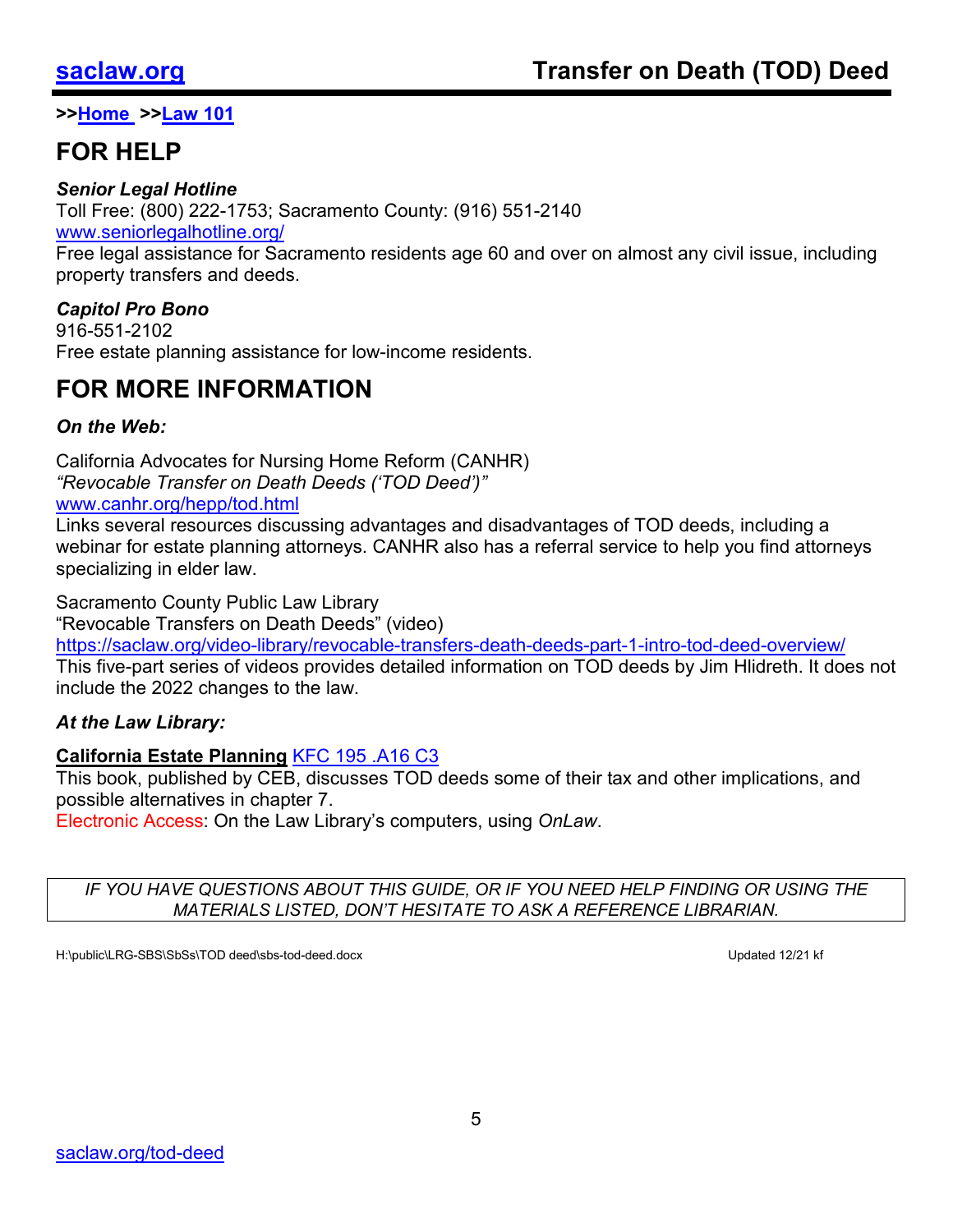| Recording requested by (name):<br><b>Sara Sample</b>                                                                                                                                                                                                  |  |                                           | The name of the person who will be turning<br>the deed in to the recorder's office.                                                                                                                                                             |  |
|-------------------------------------------------------------------------------------------------------------------------------------------------------------------------------------------------------------------------------------------------------|--|-------------------------------------------|-------------------------------------------------------------------------------------------------------------------------------------------------------------------------------------------------------------------------------------------------|--|
| When recorded mail to<br>and mail tax statements to:                                                                                                                                                                                                  |  |                                           |                                                                                                                                                                                                                                                 |  |
| Sara Sample                                                                                                                                                                                                                                           |  |                                           | The name and address of the people who                                                                                                                                                                                                          |  |
| <b>123 Main St.</b>                                                                                                                                                                                                                                   |  | statements.                               | will receive stamped deed and the tax                                                                                                                                                                                                           |  |
| Sacramento, CA 95814                                                                                                                                                                                                                                  |  |                                           | The APN (assessor's parcel number) of the<br>property. This is on the current deed.                                                                                                                                                             |  |
|                                                                                                                                                                                                                                                       |  |                                           | Recorder's Use Only                                                                                                                                                                                                                             |  |
| REVOCABLE TRANSFER ON DEATH (TOD) DEED                                                                                                                                                                                                                |  |                                           |                                                                                                                                                                                                                                                 |  |
|                                                                                                                                                                                                                                                       |  | (California Probate Code Section 5642)    |                                                                                                                                                                                                                                                 |  |
| This document is exempt from documentary transfer<br>tax under Rev. & Tax. Code § 11930. This<br>document is exempt from preliminary change of<br>ownership report under Rev. & Tax. Code § 480.3.                                                    |  | residential dwelling to an owner-occupier | Declaration of Exemption From Gov't Code § 27388.1 Fee<br>Transfer is exempt from fee per GC § 27388.1(a)(2):<br>recorded concurrently "in connection with" transfer subject to DTT<br>recorded concurrently "in connection with" a transfer of |  |
| <b>Assessor's Parcel No.:</b><br>123-456-7890-0000                                                                                                                                                                                                    |  |                                           | Transfer is exempt from fee per GC 27388.1(a)(1):<br>Fee cap of \$225.00 reached Not related to real property                                                                                                                                   |  |
| IMPORTANT NOTICE: THIS DEED MUST BE RECORDED ON OR BEFORE 60 DAYS                                                                                                                                                                                     |  |                                           |                                                                                                                                                                                                                                                 |  |
| AFTER THE DATE IT IS SIGNED AND NOTARIZED<br>Use this deed to transfer the residential property described below directly to your named beneficiaries when you                                                                                         |  |                                           |                                                                                                                                                                                                                                                 |  |
| die. YOU SHOULD CAREFULLY READ ALL OF THE INFORMATION ON THE OTHER PAGES OF THIS                                                                                                                                                                      |  |                                           |                                                                                                                                                                                                                                                 |  |
| FORM. You may wish to consult an attorney before using this deed. It may have results that you do not want.<br>Provide only the information asked for in the form. DO NOT INSERT ANY OT                                                               |  |                                           | Enter the exact legal description                                                                                                                                                                                                               |  |
| INSTRUCTIONS. This form MUST be RECORDED on or before 60 days afte                                                                                                                                                                                    |  |                                           | as shown on the current deed.                                                                                                                                                                                                                   |  |
| notarized or it will not be effective.                                                                                                                                                                                                                |  |                                           |                                                                                                                                                                                                                                                 |  |
| PROPERTY DESCRIPTION                                                                                                                                                                                                                                  |  |                                           | OR: attach the description on a<br>separate piece of paper labeled                                                                                                                                                                              |  |
| Print the legal description of the residential property affected by this deed                                                                                                                                                                         |  |                                           | "Exhibit A" and type or write "See                                                                                                                                                                                                              |  |
| Lot 14 of Blackacre Addition to the City of Sacramente, as delin                                                                                                                                                                                      |  |                                           | Exhibit A" in this space.                                                                                                                                                                                                                       |  |
| map of said addition, recorded January 30, 1965, in Book 625, page 01301965.                                                                                                                                                                          |  |                                           |                                                                                                                                                                                                                                                 |  |
| OR: attach a copy of the legal description marked "Exhibit A" and type or write "See<br><b>Exhibit A" here.</b>                                                                                                                                       |  |                                           |                                                                                                                                                                                                                                                 |  |
|                                                                                                                                                                                                                                                       |  | <b>BENEFICIARY(IES)</b>                   |                                                                                                                                                                                                                                                 |  |
| Name the person(s) or entity(ies) who will receive the described property on your death.                                                                                                                                                              |  |                                           |                                                                                                                                                                                                                                                 |  |
| IF YOU ARE NAMING A PERSON, state the person's FULL NAME (DO NOT use general terms like "my<br>children"). You may also wish to state the RELATIONSHIP that the person has to you (spouse, son, daughter,<br>friend, etc.), but this is not required. |  |                                           |                                                                                                                                                                                                                                                 |  |
| IF YOU ARE NAMING A TRUST, state the full name of the trust, the name of the trustee(s), and the date shown<br>on the signature page of the trust.                                                                                                    |  |                                           |                                                                                                                                                                                                                                                 |  |
| IF YOU ARE NAMING A PRIVATE OR PUBLIC ENTITY, state the name of the entity as precisely as you can.                                                                                                                                                   |  |                                           |                                                                                                                                                                                                                                                 |  |
| Dora Sample, my daughter, and Saul Sample, my son.                                                                                                                                                                                                    |  |                                           |                                                                                                                                                                                                                                                 |  |
|                                                                                                                                                                                                                                                       |  |                                           |                                                                                                                                                                                                                                                 |  |

List the beneficiaries and (optional) their relationship to you.

1

saclaw.org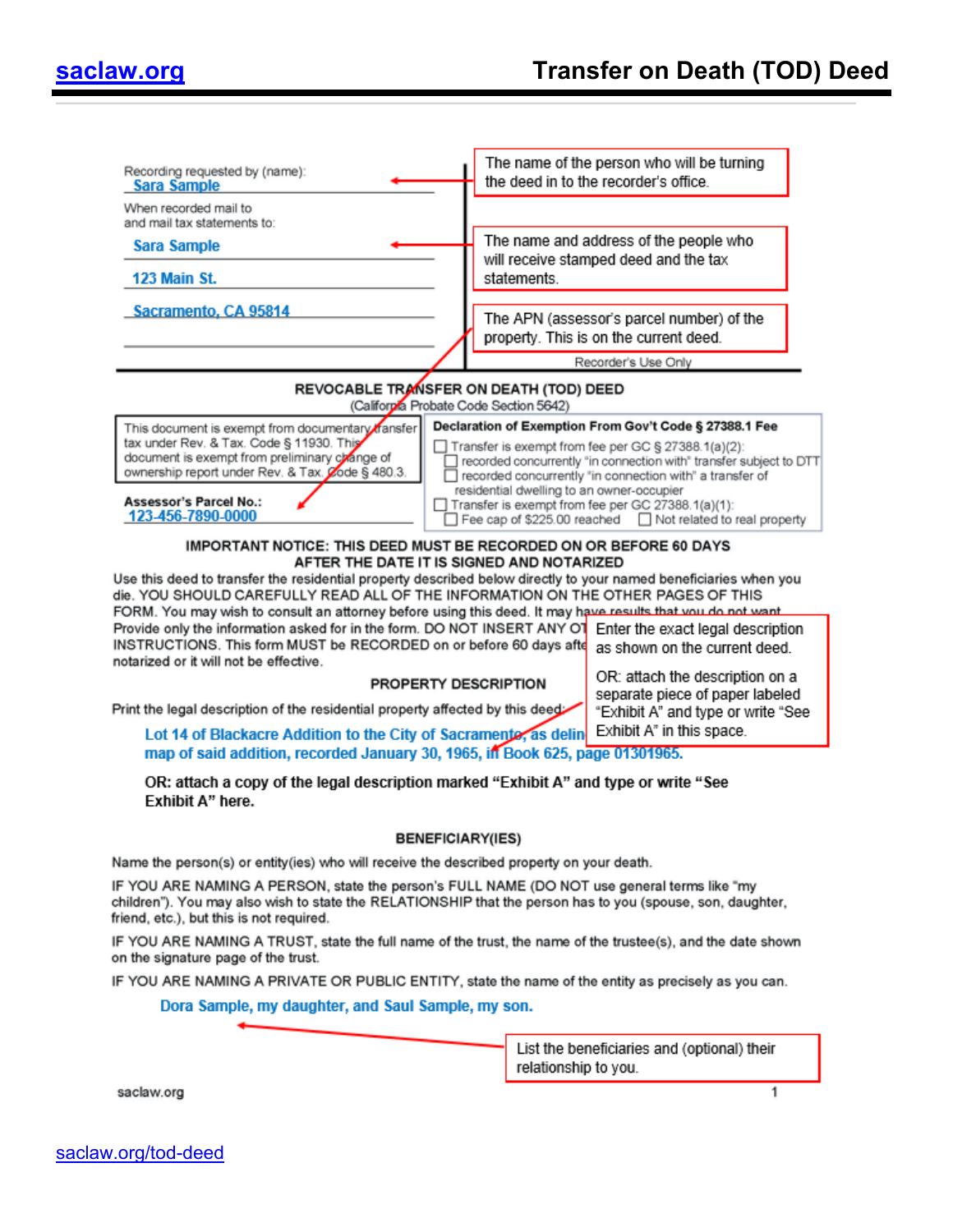#### **TRANSFER ON DEATH**

I transfer all of my interest in the described property to the named beneficiary(ies) on my death. I may revoke this deed. When recorded, this deed revokes any TOD deed that I made before signing this deed.

Sign and print your name below (your name should exactly match the name shown on your title documents):

Date: March 12, 2022

Sign in front of notary

(Signature of declarant)

**Sara Sample** 

(Typed or written name of declarant)

NOTE: This deed only transfers MY ownership share of the property. The deed does NOT transfer the share of any co-owner of the property. Any co-owner who wants to name a TOD beneficiary must execute and RECORD a SEPARATE deed.

#### **WITNESSES**

To be valid, this deed must be signed by two persons, both present at the same time, who witness your signing of the deed or your acknowledgment that it is your deed. The signatures of the witnesses do not need to be acknowledged by a notary public.

Witness #1 Print and sign your name: Witness #2 Print and sign your name:

**Wilma Witness** 

**Walter Witness** 

Two witnesses must sign.

saclaw.org